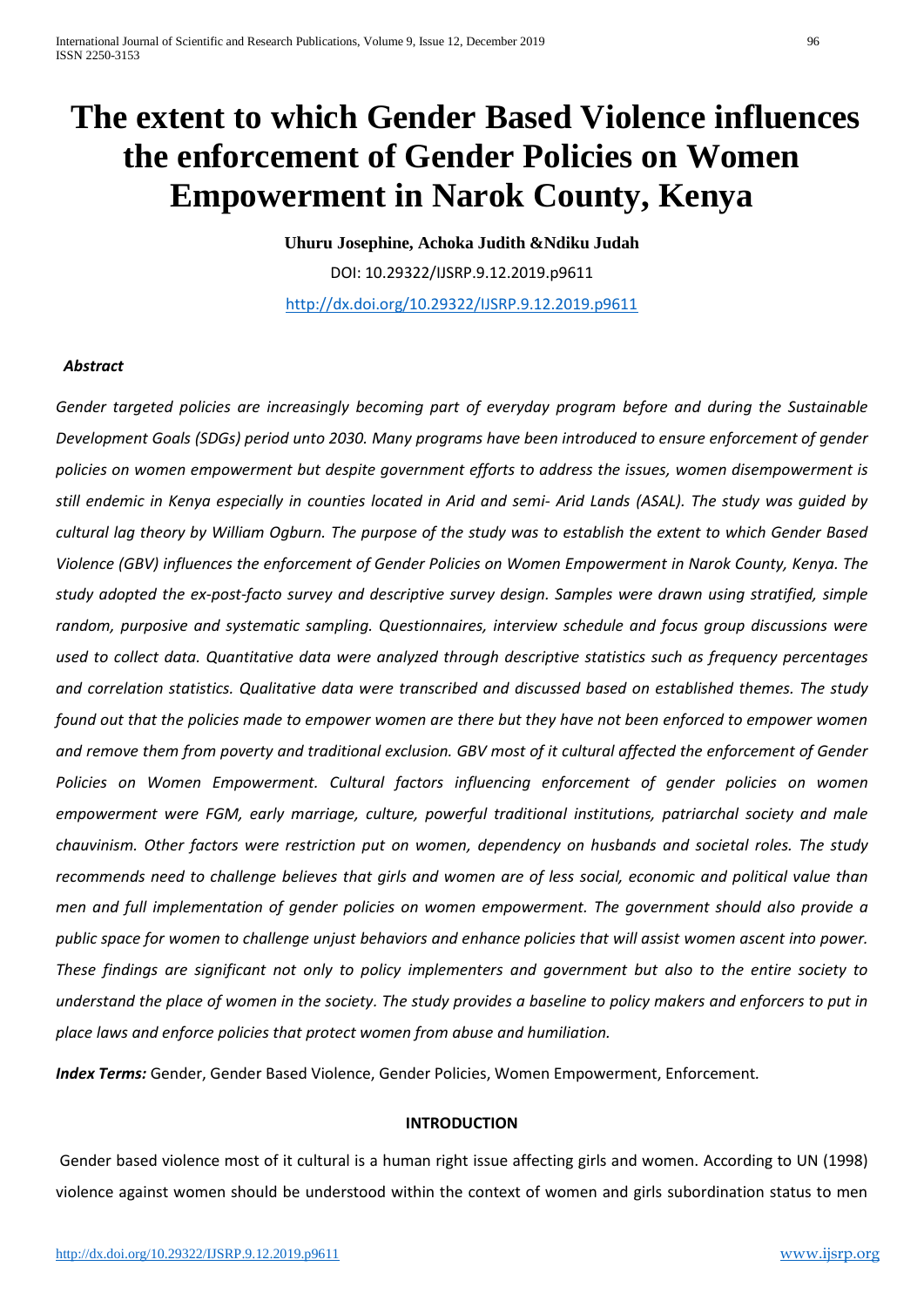and boys in the society. Many cultures have beliefs, norms and social institutions that legitimizes women subordination, therefore perpetuating violence against women (Heise et al, 1990). According to Coalition on Violence against Women (COVAW 2017), violence against women has been acknowledged as a violation of basic human rights and a form discrimination against women, reflecting the prevalent imbalance of power between women and men.

Gender targeted issues especially those affecting women and girls are increasingly becoming a part of everyday programme. Global initiative include global convention and conferences by United Nations, continental convention for example African Union convention and national policies at countries levels. In the UN the commitment to gender equity and women empowerment can be traced to 1948 United Nation Charter and Universal Declaration of Human Rights which states that rights and freedoms will not be limited by a person's gender and established that, "All human beings are born free and equal in dignity and rights". Since then milestones include, the 1975 Mexico city  $1<sup>st</sup>$ women conference, the 1975 adaption of CEDAW, the 1980 Copenhagen 2<sup>nd</sup> women conference, the 1995 Beijing Platform for Action , the 2000 Millennium Development Goals (MDGs) and the Sustainable Development Goals (SDGs 2015)

In 1946 the United Nations created the division of advancement of women (DAW) to champion women empowerment and gender equality in order to ensure women, being half of the world's population enjoy equal rights as well as living in dignity as equal citizens everywhere. The  $1<sup>st</sup>$  world conference on the status of women by UN in Mexico City addressed key areas of gender equality, discrimination, integration and full participation of women in development. The 1980 Copenhagen  $2<sup>nd</sup>$  women conference called for national measures to ensure women ownership and control of property as well as improvement of women, rights to inheritance and equal access to education and employment opportunities. The UN 3rd conference on women in Nairobi (1985) urged member states to take constitutional and legal steps to eliminate all forms of discrimination against women. It recommended for greater empowerment in regards to health, education and employment, equal participation and equitable representation at all levels of political process and public life. Beijing Platform for Action (1995) highlighted the necessity to ensure that gender equality is a primary goal in all social and economic development. MDG number 3 on gender equality and empowerment of women become an effective way to bridge gender gaps in all areas. Among the 17 Sustainable Development Goals (SDGs 2015) goal 5 aims to achieve gender equality and empower all women and girls. The incorporation of this goal in the SDGs is a clear indication that some countries in the world were unable to achieve it during the time of MDGs.

African Union (AU) states are signatories of the UN General Assembly Land Mark Convection for the Elimination of All Forms of Discrimination against Women (CEDAW) which was adopted in 1979. The AU commitment to gender equality and advancement of women is rooted in African Charter on Human and Peoples Rights. The commitment is reinforced by Protocol to African Charter on Human and Peoples Rights on the Rights of Women in Africa (Maputo Protocol (2003), Solemn Declaration on Gender Equality in Africa 2004 and AU Gender Policy 2015.The AU gender policy focuses on closing the equality gap between men and women and particularly addressing gender inequalities which have resulted into women disempowerment and feminization of poverty. The policy offer opportunities for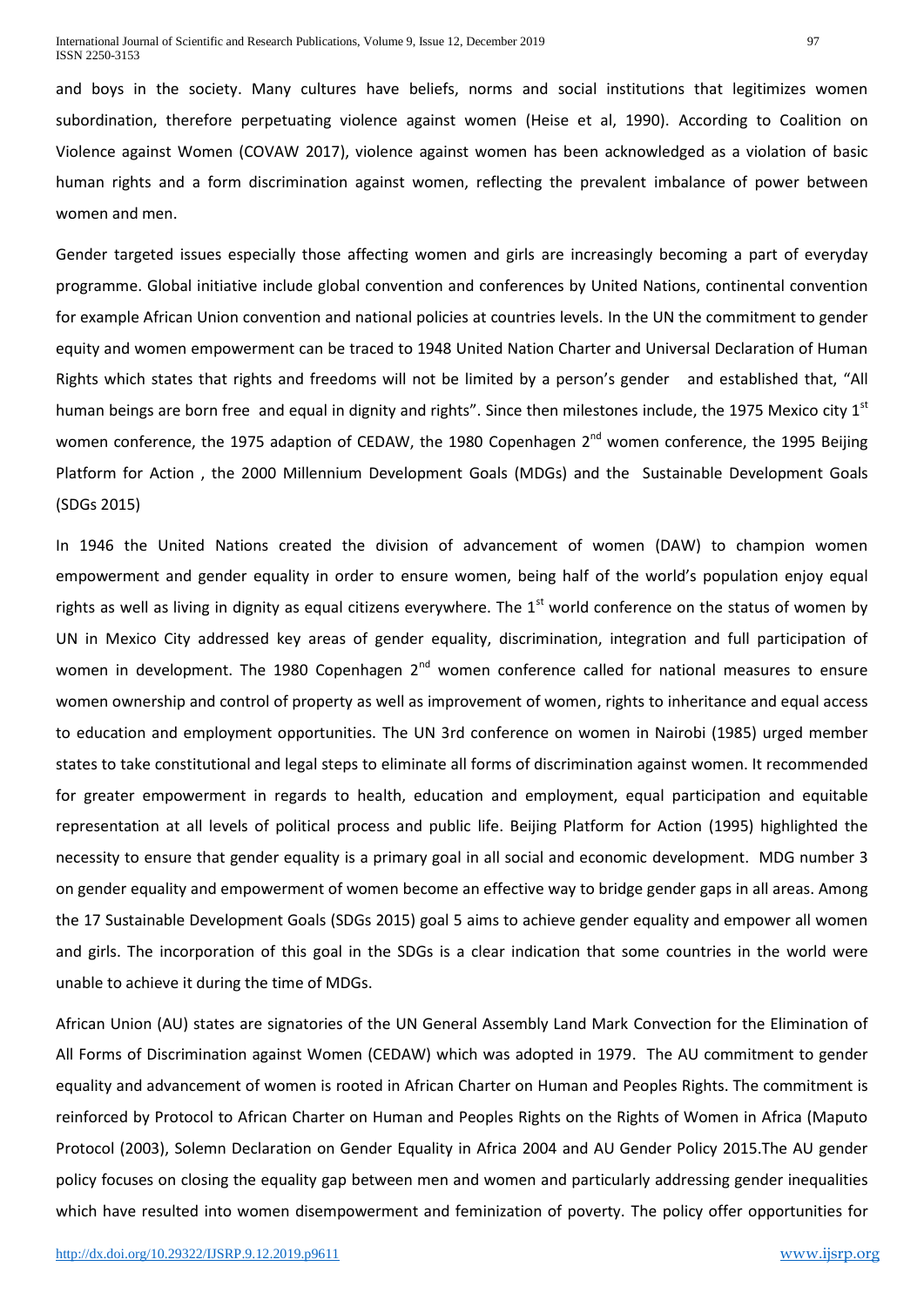empowerment of women, guarantee protection against violence as well as ensure their participation in public and economic life.

Kenya is a signatory to many international and regional treaties in support of gender equality and women empowerment. The country has put in place various policies, plan and programs aimed at addressing gender gaps and empower women which include the Kenya National Gender Policy, Affirmative Action, the 2010 constitution, presidential directives and legislations and most recently vision 2030. The policies are in consistence with the government commitment to implement the National Plan of Action based on the Beijing Platform for Africa. The national gender policy is supposed to provide a framework for advancement of women and approach that would lead to greater efficiency in resource allocation and utilization to ensure empowerment of women. The guiding principles of the policy include women rights, gender fairness and justice, equity in treatment of women as well as equal opportunities to access national resources and promote economic empowerment of women.

The Affirmative Action targets women development as a creative measure to equalize opportunities and access to relevant training to be provided to improve knowledge, skills and attitudes toward gender equality. In public service the affirmative action was made to ensure adequate women participation in the civil service and increase proportion of women in civil service senior management. The 2007 Political Party Act provided for 50 percent chance women representation in party nomination. The 2010 constitution sought to cure the old age problem of marginalization of women by ensuring women share equal opportunities and including women in decision making and the government.

The 2030 goal on equality aims to attaining gender parity and fairness in delivering justice and reducing social inequalities. The vision 2030 for gender, youth and vulnerable groups is on equity in power and resources distribution between sexes, improvement of livelihood for all vulnerable groups. Specific strategies involve increasing the participation of women in all economic, social and political decision making process, starting with high representation of women in parliament, improving access to business opportunities, health and education and minimizing vulnerabilities through prohibition of retrogressive practices such as FGM, early marriage and child labour.

Though the laws and policies have been in place for decades women are not fully enjoying the human dignity and opportunities they fully deserve. Extensive discrimination against women continue to exist all over the world. According to OECD (2016) Development center despite several laws that demand gender equity in matters of ownership and inheritance, women are often discriminate against. Although the government of Kenya has shown a lot of efforts to ensure equality and women empowerment, gender imbalance remain a major problem in all areas of the economy. In the political arena very few women are elected. Kenya is particularly weak compared to other countries in the area in terms of political empowerment of women, for instance Rwanda which serves as an ideal example in regard to equity in representation (Africa Development Form VI, 2008).

Kenya in terms of Gender Inequality has an overall GII of 0.651(Draft 7th Human Development Report). This is however, not equal everywhere as there are regional disparities with counties located in Arid and Semi- Arid Lands (ASALs) having high Gender Inequality Indices. Narok County is found in ASAL and the Maasai community living in the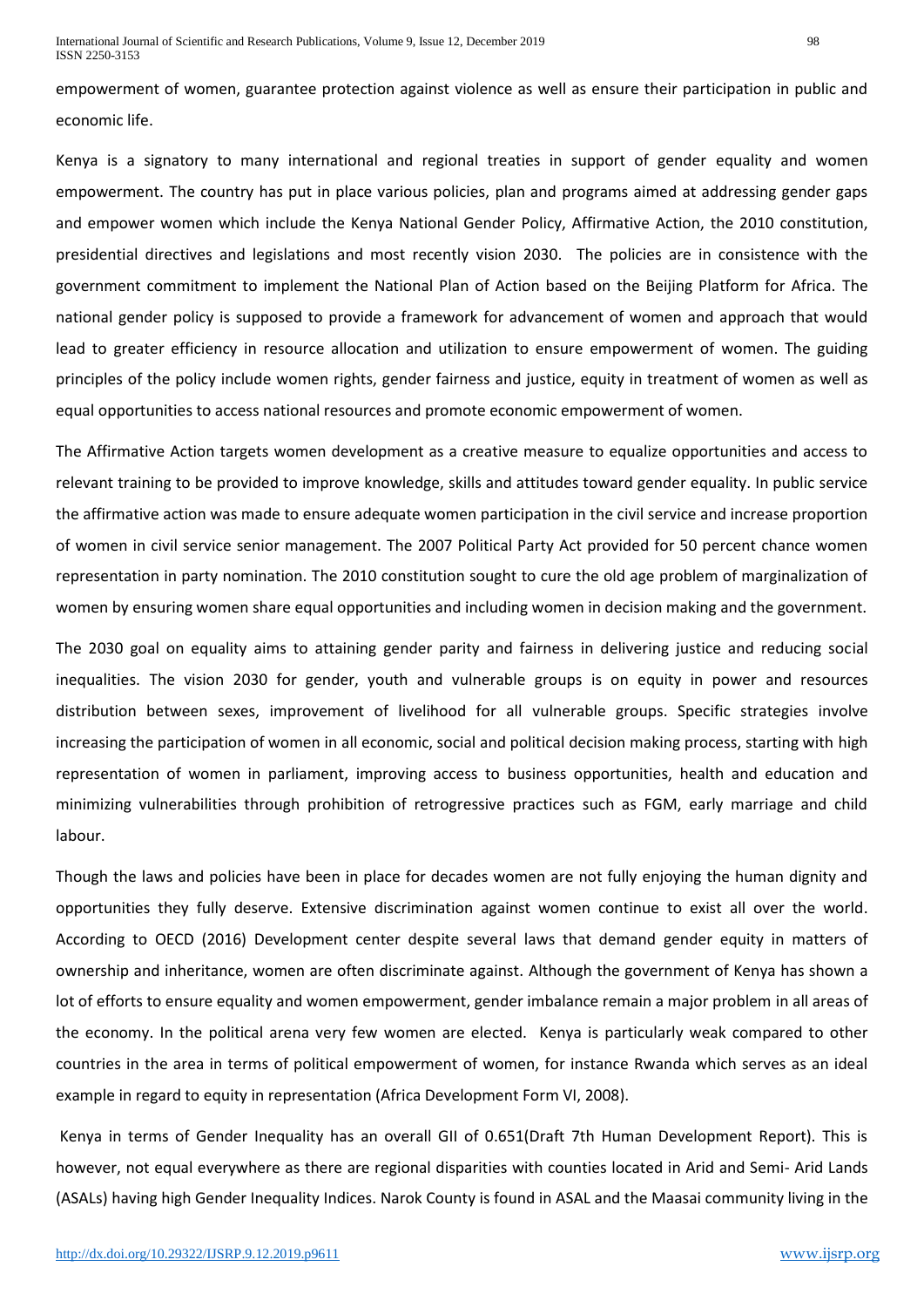county are not readily giving in to current changes in the world despite all efforts being undertaken by various groups. The female gender in Narok County are a product of a society that over time since independence in 1963, education and empowerment of women have taken a slow pace. Achievement of MDG number three is weak in Narok which is a dominant pastoral area where leadership amongst women is low. The county reflects gender-based disadvantages in three dimensions - reproductive health, women empowerment and the labour market. MDG number three has also lagged behind with women literacy at 31 percent compared to men at 69 percent (Narok County Profile 2013).

Documentary source on similar studies and policy documents from national and international sources demonstrate that, even if the laws and policies are there they remain a vaguely warded statement as they have not been implemented to protect and empower women especially in rural areas were majority of the affected women live. Many challenges reign hampering a coordinated effort to enforce laws that protect women and gender policies on women empowerment.

## **THEORATICAL PERSPECTIVE**

The cultural lag theory by William F. Ogburn (1964) was the underlying theoretical perspective of the study, focusing on the fact that all parts of culture do not change at the same pace. According to Ogburn cultural lag occurs when one or two parts of culture that are correlated change before or in a greater degree than the other parts. When change occur in material culture of the society non-material culture must adapt to that change. William Ogburn argues that within a society as a whole change takes place in the material and the adaptive non-material culture (belief systems and institutional practices)

Cultural lag refers to the notion that culture takes time to catch up with technological innovations. Different rates of change in material and non-material culture accounts for this lag and social problems and conflicts are caused by this lag. In this sense Ogburn (1957) conceptualized cultural lag as a failure of ideas, attitudes and aspects of institutional practices to keep pace with changes in adaptive culture.

The theory of cultural lag states that a period of maladjustment occur when the non-material culture is struggling to adopt to new material conditions. The Maasai woman is caught in between two opposing forces and in most cases choosing to identify with her long standing traditional culture which resist change hence not able to advance socially, economically and politically. The Maasai woman ends up academically and professionally handicapped thus unable to compete favorably with males.

#### **METHODOLOGY**

The focus of the study was restricted to implementation and enforcement of gender policies on women empowerment in Narok County. Narok County is found in ASAL and most women in ASAL are affected by outdated traditions that restrict their advancement (Limangura 2000). Further to this counties in ASAL have high Gender Inequalities (Ministry of Devolution and planning 2013).The study population comprised of 864 teachers and 111925 female students in public primary schools, 351 government officers, 546 Village elders and 169220 households. Samples were drawn using purposive, simple random sampling, stratified sampling and systematic sampling. In this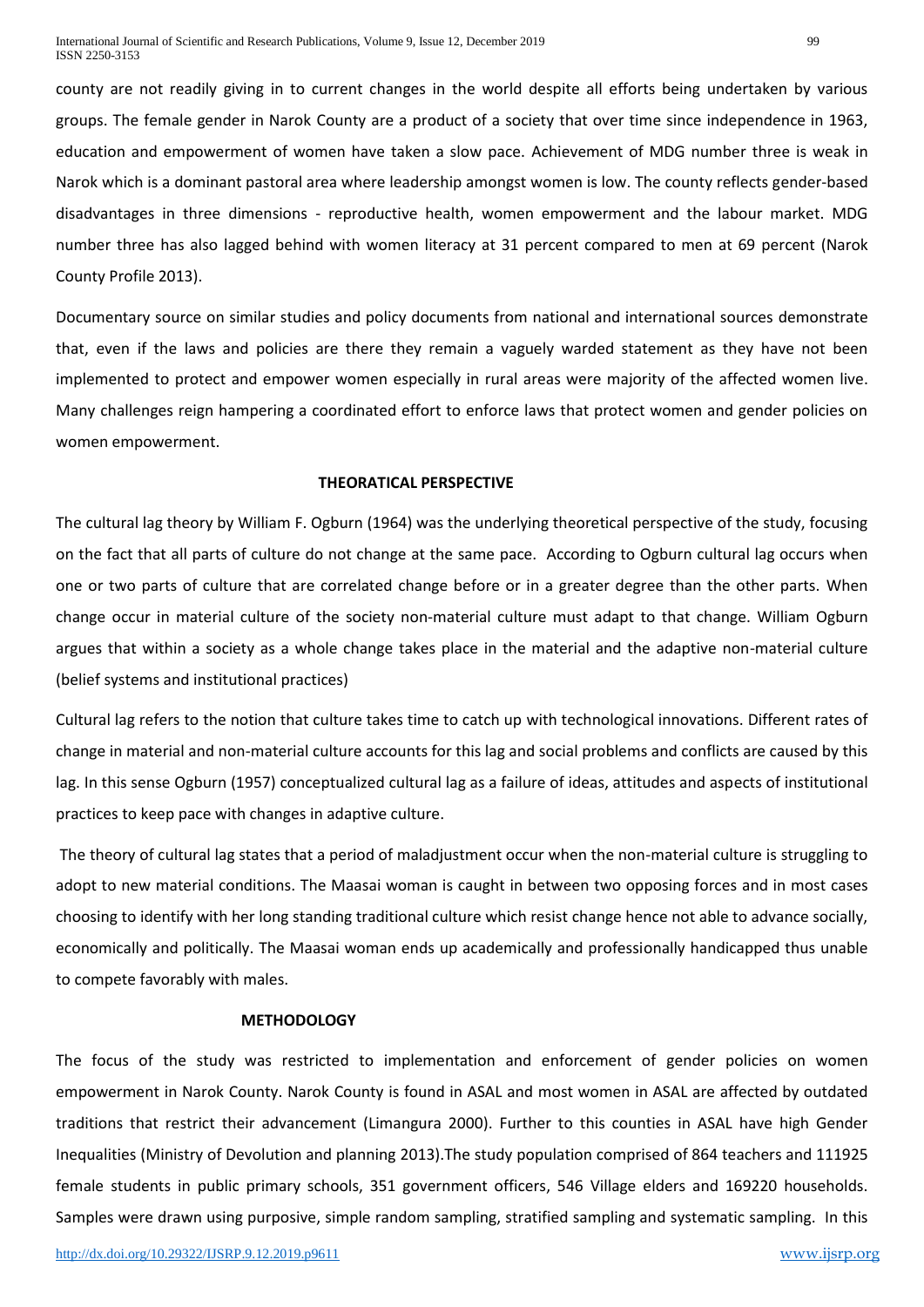International Journal of Scientific and Research Publications, Volume 9, Issue 12, December 2019 100 ISSN 2250-3153

study, ex-post facto and descriptive survey design were adopted to establish the extent to which Gender Based Violence influencers the enforcement of Gender Policies on women empowerment in Narok County.

Data was collected by use of questionnaire, interview schedules and focus group discussions. Secondary data was obtained from literature review, which comprised of documentary sources on similar studies and policy documents from national and international sources. Questionnaire were administered to students, Principals and teachers. Interviews were conducted to all government officers and women and village elders were put in focus groups Data collected was analyzed quantitatively by use of descriptive statistics and qualitatively transcribed and discussed based on established themes. Data collected brought a wide range of views, opinions, attitude and values from which similarities were extracted and comparisons made

## **RESULTS AND DISCUSSIONS**

#### **Social Demographic Information**

Data from Narok County education office in 2016 indicate that the county has 537 male teachers, 234 female teachers and among the 33 curriculum support officers only 9 were female. Most of the administrators were males with a few women in lower administrative post. This is a clear indication that government offices are dominated by males. The respondent had varied age and most of the teachers and top Government Officers had a bachelor's degree and a few had a master's degree. Majority of the chiefs and Assistant Chiefs had primary and secondary education thus they had very little knowledge of the laws and policies that protect and empower women. Majority of the teachers and government Officers had served in the county for over 5 years so they had good knowledge of the Maasai culture. Majority of the mothers had never been to school, quite a number had primary education and a few had secondary education. Majority of the parents were livestock farmers due to the pastoral nature of the Maasai community.

#### **Findings on Gender Based Violence and enforcement of Gender Policies on Women Empowerment**

#### **Table 1: Government efforts to enforce gender policies on women empowerment**

| <b>Statement</b>                                                    | <b>SA</b> | A       | UD      | D       | <b>SD</b> |
|---------------------------------------------------------------------|-----------|---------|---------|---------|-----------|
| Kenya National Gender Policy                                        |           |         |         |         |           |
| Women are able to access finances for advancement There is fairness | 15.79     | 1.05%   | 8.42%   | 11.58%  | 63.16%    |
| and justice in the treatment of women                               | 21.05%    | 2.11    | $0.0\%$ | 6.32%   | 70.53%    |
| <b>Affirmative Action</b>                                           |           |         |         |         |           |
| 40%-50% of public service are women                                 | 13.68%    | 7.38%   | 1.05%   | 4.21%   | 73.68%    |
| Political Party Act 2007                                            |           |         |         |         |           |
| 50% of political parties nomination are women                       | 9.47%     | 2.11%   | 0.0     | $0.0\%$ | 88.42%    |
| The 2010 Constitution                                               | 5.26%     | $0.0\%$ | 3.16    | 1.05%   | 90.53%    |
| The constitution has helped to improve the traditional exclusion of |           |         |         |         |           |
| women                                                               |           |         |         |         |           |
| Vision 2030                                                         |           |         |         |         |           |
| Alleviation of poverty in ASAL has been achieved                    | 20%       | 1.05%   | 0.0%    | 4.21%   | 74.74%    |
| Women have access to business opportunities                         | 41.05%    | 9.47%   | $0.0\%$ | 3.16%   | 46.32%    |
| Women have benefited from Women Enterprise Fund                     | 37.89%    | 6.32%   | 5.26%   | 3.16%   | 47.37%    |
| Women have benefited from Social Protection Fund                    | 18.94%    | 0.0%    | 0.0%    | 8.42%   | 72.64%    |
| Young women have benefited from the Youth Fund                      | 24.21%    | 3.16%   | 2.11%   | 4.21%   | 66.32%    |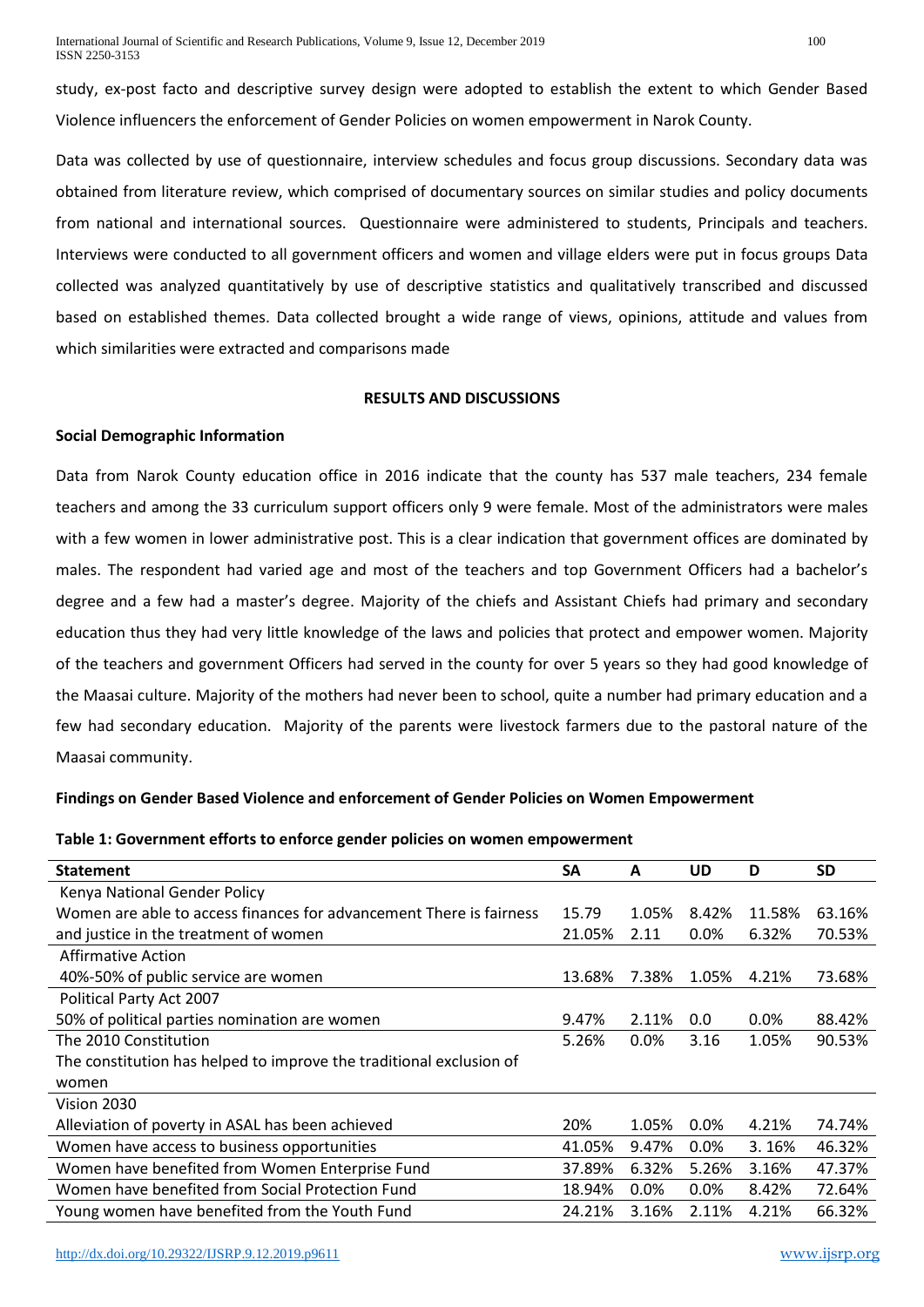Focus group discussion with women revealed that women had not benefited from the Kenya National Gender Policy which enables women to access finances for advancement and ensures fairness and justice in the treatment of women. They further added that women are always treated inferior to men, are discriminated in all areas and had difficulties in accessing financial resources as men carry their identity cards and everything they do should be in consultation with their husbands. Focus group discussion with the elders indicated that women are provided for by their husbands and there is no need for them to seek financial support from institutions. On fairness and justice on treatment of women the village elders did neither agree nor disagree with the statement but stated culture of the community gives the male gender supremacy over the female.

On the affirmative action that allows women to access top leadership position and get 40%-50% of public service position, the women involved in the study stated that it is impossible for women to rise to top leadership position as leadership in the community belongs only to the male gender and they are in a better position to get jobs in government offices. Women lack education and skills and are looked down on. The village elders stated that women are like children and cannot make good leaders as they can easily be deceived.

The study also sought the opinion of teachers on enforcement of Gender Policies on women empowerment. On the Kenya National Gender Policy, 63.16% of the teachers strongly disagreed that women have access to finances for advancement and 70.53% strongly disagreed that there is fairness and justice in the treatment of women. On the Affirmative Action 73.68% of the teachers strongly disagreed that 40%-50% of public servants are women. On the Political Party Act (2007) 88.42% of the teachers strongly disagreed that 50% of the political party nomination are women while 90.53% strongly disagreed that the 2010 Constitution had helped to improve the traditional exclusion of women. On Gender policies in Vision 2030, most of the teachers (74.74%) strongly disagreed that alleviation of poverty has been achieved in ASAL and 46.32% strongly disagreed that women have access to business opportunities while 41.05% strongly agreed on the same. The study also sought the opinion of the teachers on whether women in the community had benefited from the funds in Vision 2030 made to empower them. The results showed that 47.37% strongly disagreed that women in the community had benefited from Women Enterprise Fund while 37.89% strongly agreed on the same. Findings indicated that 72.64% strongly disagreed that women in the community had benefited from the Social Protection Fund, while 66.32% strongly disagreed that young women had benefited from the Youth Fund.

The study sought the opinion of government officers on whether women had benefited from the Kenya National Gender Policy that allows women access finances. All the government officers strongly disagreed that women are able to access finances for advancement because they are dependent on men. They also added that it was difficult in such a patriarchal community for women to obtain fairness and justice. On the Affirmative Action the opinion of government officers clearly stated that it was very difficult to implement it due to the patriarchal nature of the community were leadership among women is almost a taboo and also due to high level of illiteracy among women.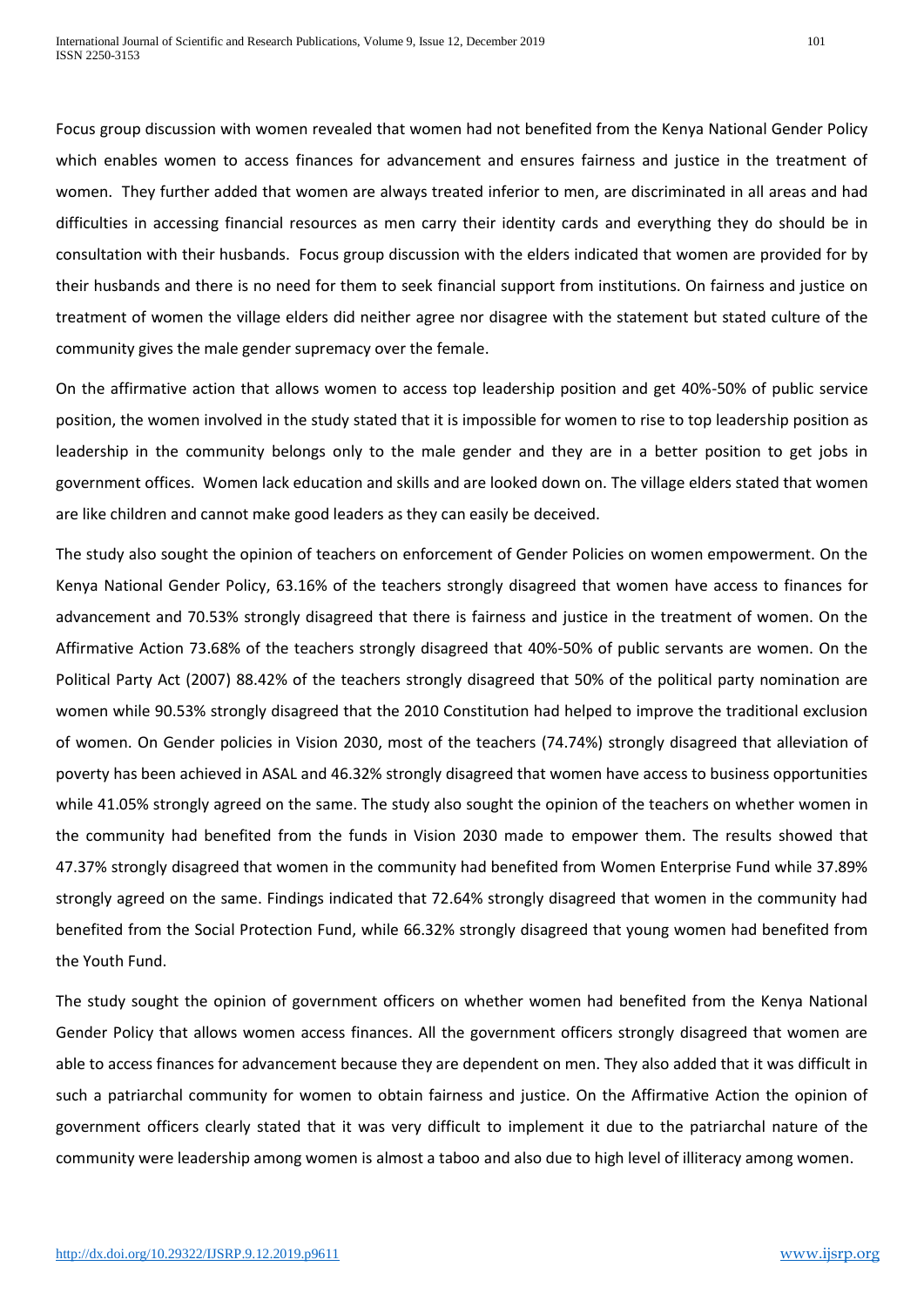On the political party Act, the government officer stated that party leaders had knowledge on the Act but no party was willing to nominate women as no one would vote for them. The government officers strongly disagreed that the 2010 constitution had helped to improve the traditional exclusion of women. They also added that the government has been unable to ensure equal participation of men and women in government and so far the one third gender rule has not been implemented. On Vision 2030 the government officers disagreed that the funds have been used to alleviate poverty in ASAL as a large population was still living in poverty. The government officers stated a few women had benefited from the Women Enterprise fund and none had benefited from the Youth Fund and the Social Protection Fund. For those who have been able to access the funds they have not been able to improve their life because no education was given on how to use the funds to improve their lives.

| Table 2: Factors hindering women from being Empowered Socially, economically and politically |  |  |
|----------------------------------------------------------------------------------------------|--|--|
|----------------------------------------------------------------------------------------------|--|--|

|                                                   |                 | <b>SA</b>    | D              |              | D            | <b>SD</b>      |
|---------------------------------------------------|-----------------|--------------|----------------|--------------|--------------|----------------|
| <b>Statement</b>                                  |                 | 206          | 30             | UD           | 46           | 66             |
| FGM denies girls and women education              | Girls           |              |                | $\mathbf{1}$ |              |                |
| for<br>economic<br>and<br>political<br>necessary  | <b>Teachers</b> | 53.23%<br>27 | 17.57%<br>29   | 0.26%<br>14  | 11.89%<br>10 | 17.05%<br>15   |
| empowerment                                       |                 | 28.42%       | 30.53%         |              | 10.53%       |                |
|                                                   |                 | 262          | 29             | 14.74%<br>9  | 5            | 15.79%<br>82   |
| Early marriage prevents girls and women from      | Girls           |              |                |              |              |                |
| education,<br>acquiring<br>training<br>and        |                 | 67.70%       | 7.49%          | 2.33%        | 1.29%        | 21.19%         |
| development skills                                | Teacher         | 59           | 21             | 10           | 3            | $\overline{2}$ |
|                                                   |                 | 62.11%       | 22.11%         | 10.53%       | 3.16%        | 2.11%          |
| institution elevate<br>Traditional<br>men<br>over | Girls           | 269          | 69             | 3            | 23           | 23             |
| women                                             |                 | 69.51%       | 17.83%         | 0.78%        | 5.94%        | 5.94%          |
|                                                   | Teachers        | 54           | 33             | 5            | 3            | 0              |
|                                                   |                 | 56.84%       | 34.74%         | 5.26%        | 3.16%        | 0.0            |
| beliefs<br>legitimizes<br>and<br>Custom<br>women  | Girls           | 231          | 92             | 6            | 25           | 33             |
| subordination                                     |                 | 59.69%       | 23.77%         | 1.55%        | 6.46%        | 8.53%          |
|                                                   | <b>Teachers</b> | 46           | 36             | 5            | 3            | 5              |
|                                                   |                 | 48.42%       | 37.90%         | 5.26%        | 3.16%        | 5.26%          |
| Culture of the community does not allow           | Girls           | 179          | 51             | 6            | 65           | 86             |
| women to participate in decision making           |                 | 46.25%       | 13.18%         | 1.55%        | 16.80%       | 22.22%         |
|                                                   | <b>Teachers</b> | 44           | 35             | 4            | 11           | $\mathbf{1}$   |
|                                                   |                 | 46.32%       | 36.84%         | 4.21%        | 11.58%       | 1.05%          |
| Traditional beliefs and customs makes women       | Girls           | 249          | 82             | 3            | 26           | 27             |
| to be dependent on men                            |                 | 64.34%       | 21.18%         | 0.78%        | 6.72%        | 6'98%          |
|                                                   | <b>Teachers</b> | 50           | 41             | 2            | $\mathbf{1}$ | 1              |
|                                                   |                 | 52.63%       | 43.16%         | 2.11%        | 1.05%        | 1.05%          |
| Customary laws, beliefs and customs of the        | Girls           | 299          | 25             | 6            | 13           | 44             |
| community discriminate women                      |                 | 77.26%       | 6.46%          | 1.55%        | 3.36%        | 11.37%         |
|                                                   | <b>Teachers</b> | 73           | $\overline{2}$ | $\mathbf{1}$ | 7            | 12             |
|                                                   |                 | 76.84%       | 2.11%          | 1.05%        | 7.37%        | 12.63%         |
| Traditional ideas about roles of women            | Girls           | 227          | 84             | 23           | 33           | 20             |
| restrict their advancement                        |                 | 58.66%       | 21.70%         | 5.94%        | 8.53%        | 5.17%          |
|                                                   | <b>Teachers</b> | 56           | 27             | 4            | 4            | 0              |
|                                                   |                 | 63.16%       | 28.42%         | 4.21%        | 4.21%        | 0.0%           |
| Domestic workload prevents women from             | Girls           | 205          | 89             | 8            | 43           | 59             |
| engaging in productive activities                 |                 | 52.97%       | 23.0%          | 2.07%        | 7.8%         | 13.1%          |
|                                                   | <b>Teachers</b> | 40           | 33             | 6            | 11           | $\overline{2}$ |
|                                                   |                 | 43.5%        | 35.9%          | 6.5%         | 12.0%        | 2.2%           |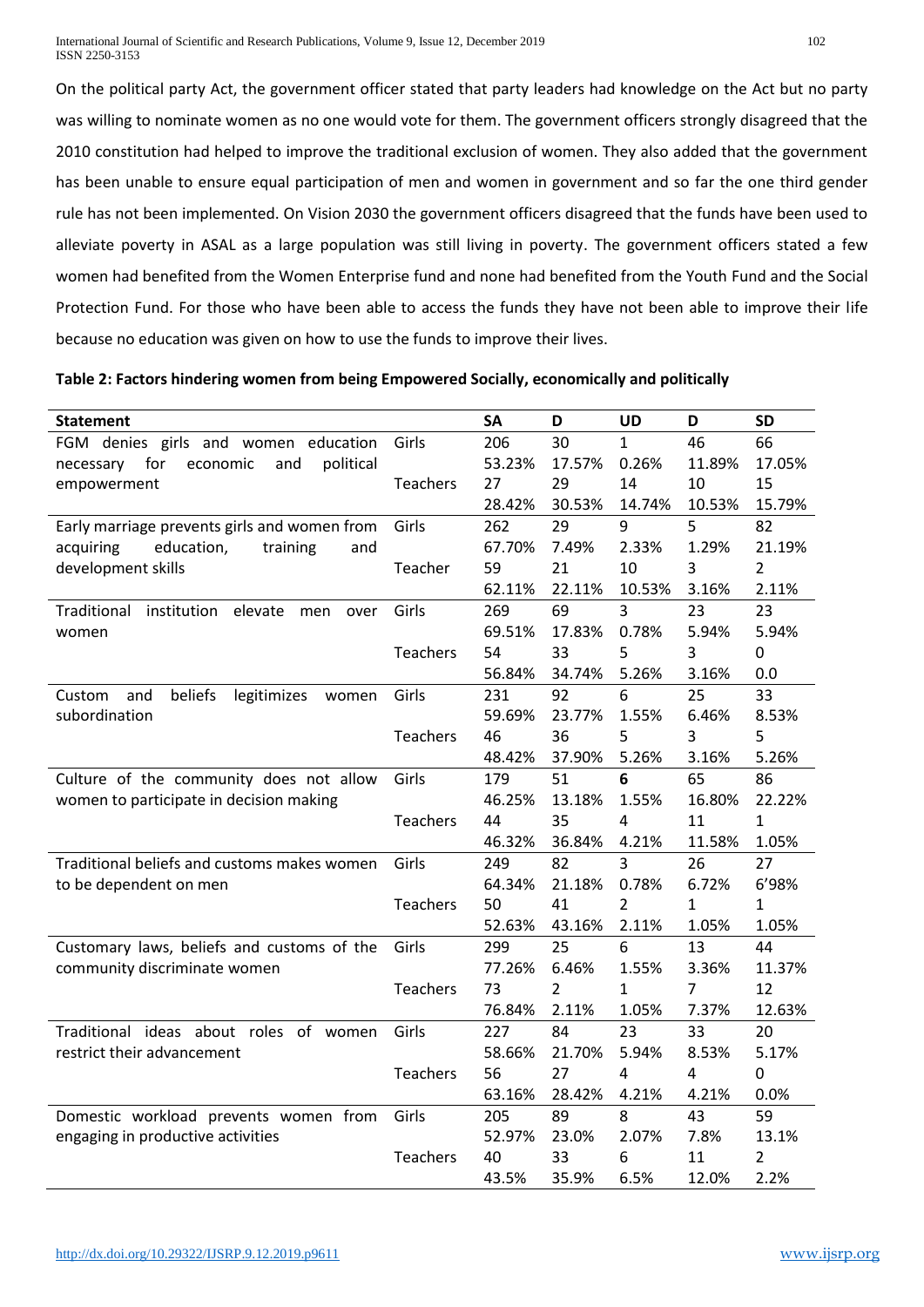International Journal of Scientific and Research Publications, Volume 9, Issue 12, December 2019 103 ISSN 2250-3153

The findings of the study indicated that 54.23% of the girls strongly agreed that FGM denies girls and women education necessary for economic and political empowerment. Group discussion with women involved in the study were also in agreement with the statement. Most of village elders disagreed with the statement that FGM denies girls and women education necessary for economic and political empowerment as FGM is only a rite of passage. 28.42% of the teachers strongly agreed that FGM denies girls and women education necessary for economic and political empowerment, while 15.79% strongly disagreed with the statement. The government officers were also in agreement with the statement that FGM denies girls education necessary for economic and political development because after FGM some girls reject formal education and others are forced to drop out of school and are married of by their parents. Further the government officers stated that education given to girls prior to FGM is mainly on gender roles and women subordination. According to the study findings FGM is a tool used by traditionalist to degrade women status in the community. It denies girls and women education necessary for Social, economic and political empowerment.

Most of the girls, 67.70% strongly agreed that early marriage prevents women from acquiring education, training and development skills. Group discussion with women involved in the study were also in agreement with the statement and the village elders agreed on the same. Most of the teachers (62.11%) strongly agreed that early marriage prevents women from acquiring education, training and development skills. The government officers also agreed with the statement and added that early marriage had prayed a major role in inhibiting women progression both socially, economically and politically.

The study also sought to find out whether traditional institutions elevate men over women. The results indicated that 69.51% of the girls strongly agreed that traditional institution elevate men over women. Women involved in the study also agreed with the statement and added that traditional institution prevents women from ascending to leadership positions. The village elders agreed that traditional institutions elevate men over women and added that leadership among men is God given and women have to be contented with societal roles of taking care of the family. Most of the teachers (56.84%) strongly agreed that traditional institutions elevate men over women. The government officers also agreed on the same and stated that traditional institution look down on women and treat them like children.

On whether customs and beliefs legitimize women subordination 59.69% of the girls strongly agreed on the statement. Women involved in the study agreed with the statement that customs and beliefs legitimizes women subordination as from early age women are taught to be submissive and obedient to their husbands and their role in the society. Any woman who tries to challenge these beliefs and customs is met with violence and is rejected by the community. The village elders agreed on the same and added that women are property of their husbands and will always be inferior to men. Most of the teachers 48.42% strongly agreed that customs and beliefs legitimizes women subordination. The government officers were also in support that customs and beliefs legitimize women subordination as it was very evident in public Barraza were women sit on the ground as men and young boys take the seats, also women are not allowed to talk while standing in front of men and even in dowry negotiations women are not involved. As one of the curriculum support officer stated "*when I was appointed as a head teacher I could*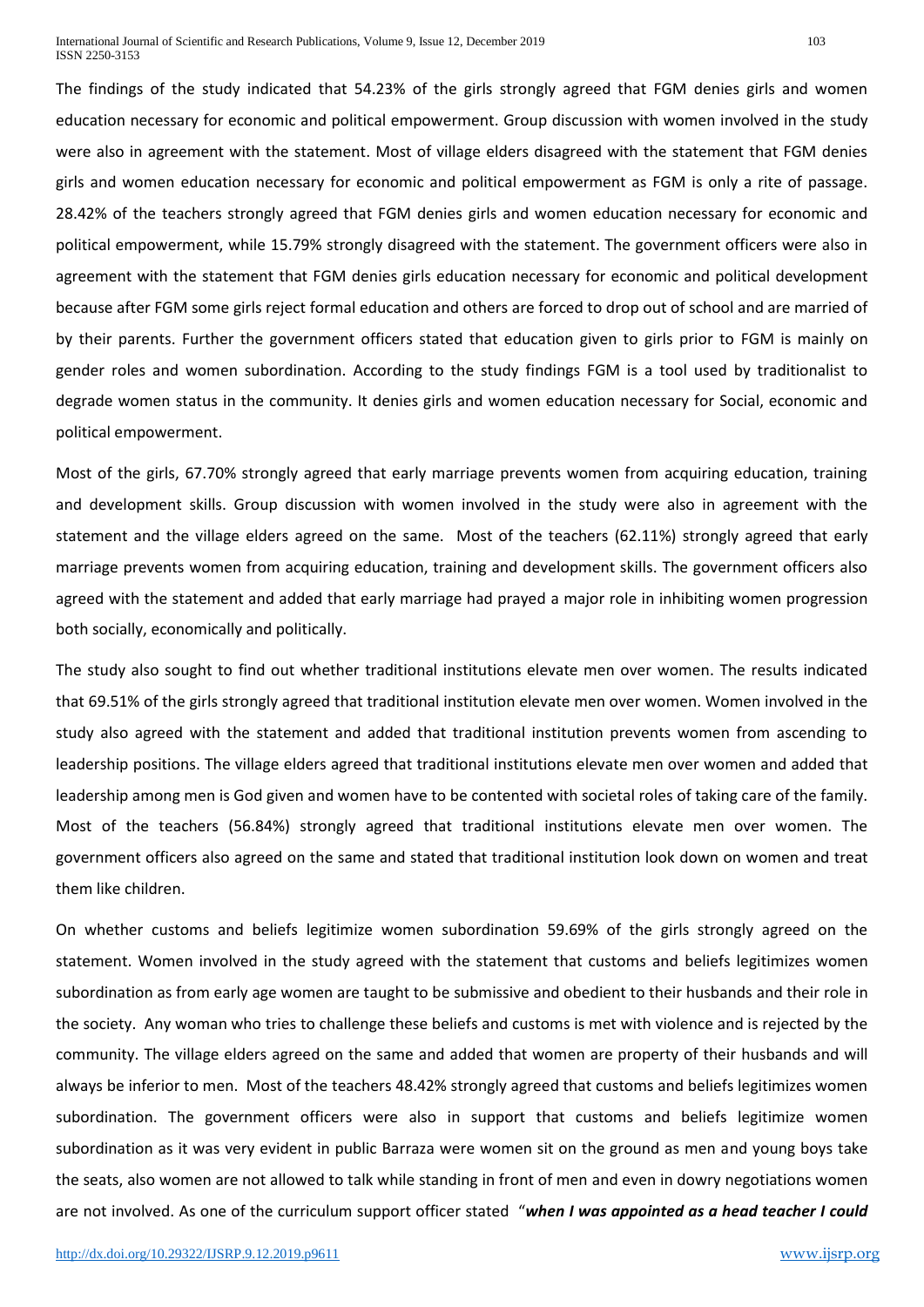# *not stand in front of the* **parents** *to address them, the chairman of the school stood to shadow me so that I could address the parents".*

On the statement that culture of the community does not allow women to participate in decision making 46.32% of the girls strongly agreed with the statement. Women involved in the study were also in agreement with the statement. The village elders agreed on the same and retorted that women are most likely to make wrong decisions and cannot be trusted. Most of the teachers 44.32% strongly agreed on the same. Results from interviewing the government officers were also in agreement with the statement that culture of the community does not allow women to participate in decision making. This was very evident in elections were no single woman was elected and in the families and society were men make all the decisions.

Further findings on whether traditional beliefs and custom makes women to be dependent on men. The findings indicated that 64.34% of the girls strongly agreed with the statement. Women involved in the study agreed with the statement and added that they depend on their husbands in all areas including making arrangement for their daughter's marriage, deciding for whom to vote for and even keeping their identity card. The village elders agreed that women are dependent on men and it is normal, cultural and God given. Results from the teachers indicated that 52.63% of the teachers strongly agreed that customs and beliefs make women to be dependent on men. The government officers also agreed with the statement. According to the study finding women are depended on men in decision making and everything they do it has to be in consultation with their husbands. Therefore, even if opportunities are made available to women they are prevented from exercising their full rights to this opportunities because of their dependency on men and discriminations operating in the society.

On the statement that customary laws, beliefs and customs of the community discriminate women 77.26% of the girls strongly agreed on the statement while 76.84% of teachers also agreed on the statement. Women involved in the study strongly agreed that customary laws, beliefs and customs of the community discriminate women and they have to adhere to this beliefs and customs as that is how they have been socialized and also due fear of being rejected. The village elders disagreed with the statement saying that they are only made to preserve their traditions and uphold their values. The government officers agreed with the statement and added that most of the laws are discriminative. According to the study findings gender discrimination has been legitimized by the society thus limiting women advancement.

The study further sought to find out whether the traditional idea about the role of women restrict their advancement and the findings indicated that 58.66% of the girls strongly agreed with the statement. Women involved in the study stated that most of their time is always taken by domestic chores. They further added that they have to be home early to count the animals as they get home from grazing and ensure they are all in and look for any that is missing. The Village elders agreed that the traditional role of women is domestic. Majority of the teachers 63.16% strongly agreed on that traditional idea about the role of women restrict their advancement. The results from interviewing the government officers were also in support of the statement and further stated that women roles have been restricted to reproduction and taking care of the family.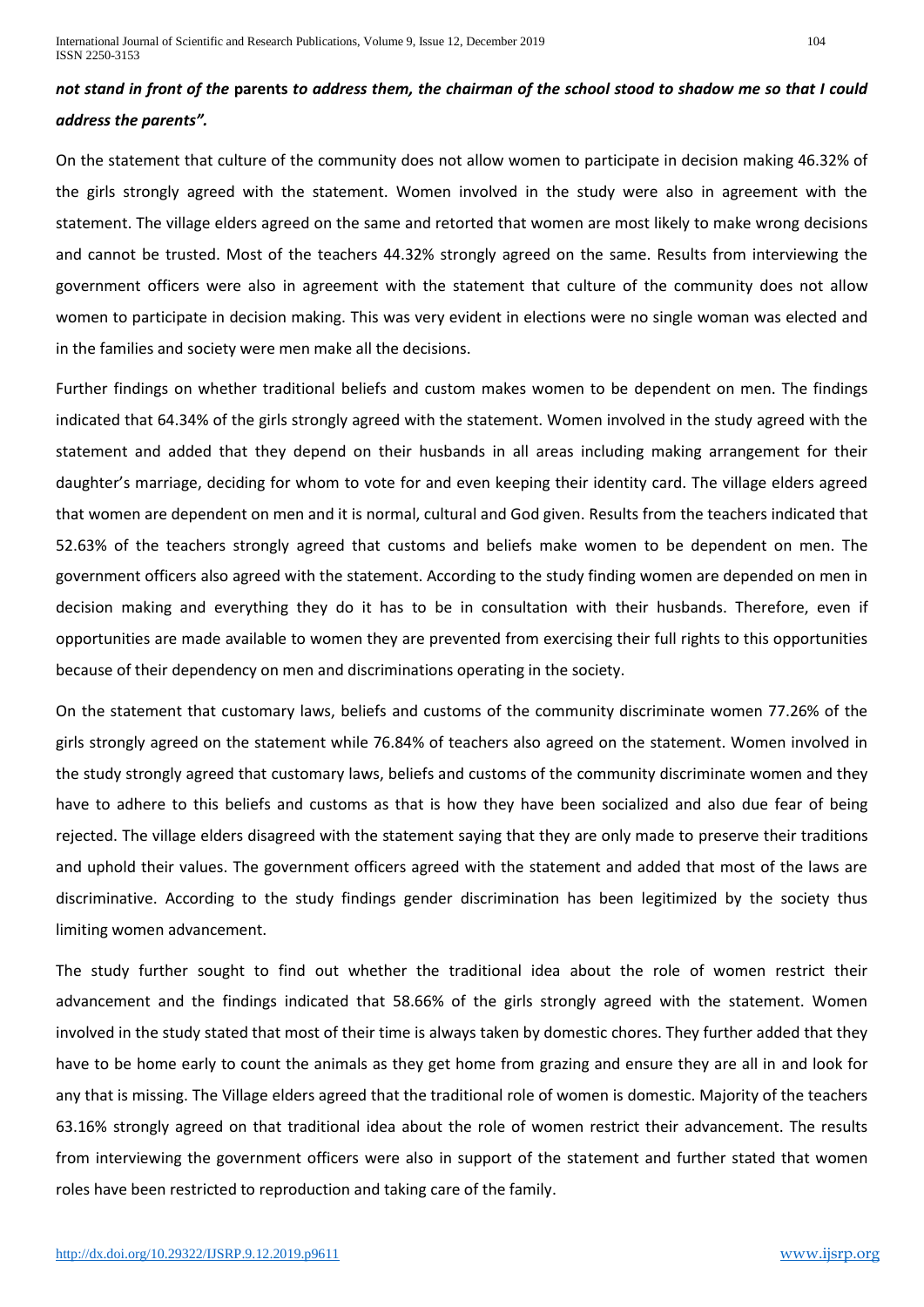Further findings of the study indicated that 52.97% of the girls strongly agreed that domestic chores prevent women from engaging in productive activities while 42.11% of the teachers also agreed with the statement. Women involved in the study also agreed that domestic workload prevents them from engaging in other activities as they spend many hours fetching water and looking for firewood. In some cases, the women also look after cattle. The village elders added that women should stay home and care for the family property. The government officers were also in agreement with the statement and added that the area is dry and there is scarcity of water so women spent many hours looking for water. According to the study findings societal roles of women restrict their advancement. Even if opportunities are presented to women the nature of their reproductive responsibilities and burdens of domestic chores which are mostly intensive and time consuming mostly prevent women from equal access to opportunities compared to their male counterparts.

# **Table 3: Relationship between GBV and Enforcement of Gender Policies on Women Empowerment**

| CULTERIUDIIS                                                 |                            |                                                                                                    |                                          |
|--------------------------------------------------------------|----------------------------|----------------------------------------------------------------------------------------------------|------------------------------------------|
|                                                              |                            | Influence of Gender<br>Violence<br>based<br>enforcement<br>Gender policies<br>women<br>empowerment | on<br>оf<br>on<br><b>Gender Policies</b> |
| Influence of Gender based Violence Pearson Correlation       |                            | 1                                                                                                  | $.466$ **                                |
| on enforcement of Gender policies on Sig. (2-tailed)         |                            |                                                                                                    | .000                                     |
| women empowerment                                            | N                          | 387                                                                                                | 387                                      |
| <b>Gender Policies</b>                                       | <b>Pearson Correlation</b> | .466 <sup>°</sup>                                                                                  | 1                                        |
|                                                              | Sig. (2-tailed)            | .000                                                                                               |                                          |
|                                                              | N                          | 387                                                                                                | 387                                      |
| **. Correlation is significant at the 0.01 level (2-tailed). |                            |                                                                                                    |                                          |

GBV had a positive, statically significant and high correlation coefficient on enforcement of gender policies on women empowerment (r=0.466, p-value =0.000). GBV was confirmed to have a highly positive and significant correlation coefficient with the enforcement of Gender Policies on Women Empowerment in Narok County.

# **Opinion of teachers and government officers on factors hindering women from being empowered economically and politically**

The researcher sought the views of teachers and government officers on the factors hindering women from being empowered socially, economically and politically. On factors hindering women from being empowered socially most of the teachers mentioned discrimination put on women in education and cultural practices that forces girls out of school. Interview with government officers showed that social empowerment among women is faced with many barriers such as gender based discrimination resulting into parents being reluctant to invest in girls' education and resources of the family being spent on the boys' education as security for old age. The government officers added that most girls do not complete education in the county. According to the study findings most women in the county

Correlations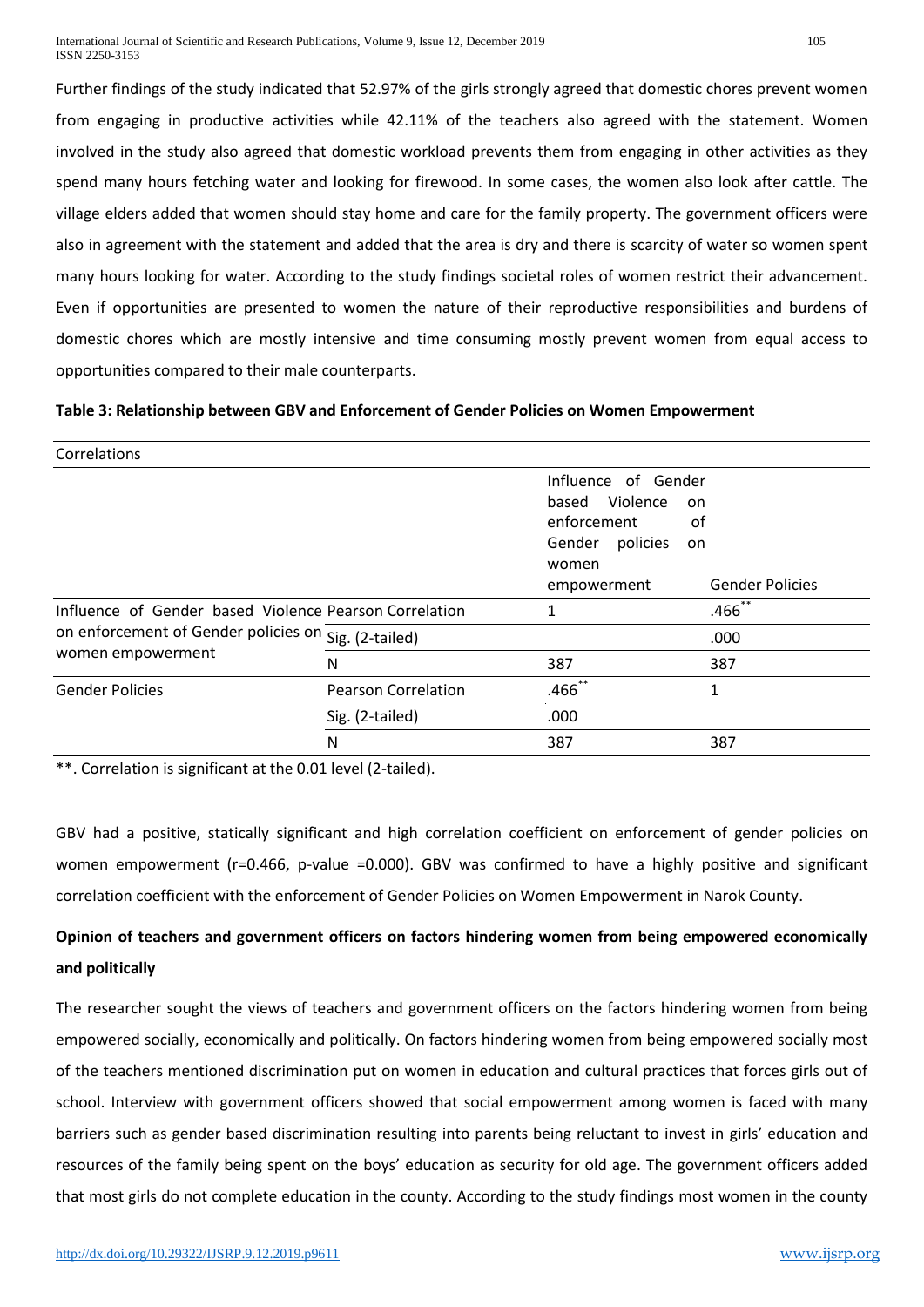are unable to access education so they are absorbed into the society with no education, skills and knowledge needed for empowerment.

On economic empowerment the teachers mentioned illiteracy among women, restriction put on women by their husbands and the community and lack of funds. The government officers mentioned illiteracy among women as the main factor hindering women from being empowered economically. Other factors mentioned in the interview with government officers were societal roles, lack of capacity to get loans, lack of skills to use the funds, funds made to empower women had not reached the rural areas and corruption in distribution of funds. Based on the study findings illiteracy affects economic empowerment of women as they lack skills thus living them with few choices in their life. Narok County is dry and frequently affected by drought thus there is scarcity of water. Women spend many hours looking for water, firewood and food. The responsibilities and burdens of domestic chores are mostly intensive and time consuming thus preventing women from equal access to opportunities compared to their male counterpart. Lack of funds and corruption in distribution of empowerment funds affected women economic empowerment. Even if the funds were available women could not access them due to restriction put on them by their husbands and also lack of skills to make use of the funds.

On factors hindering women from being empowered politically the teachers indicated main factors as patriarchal society, male chauvinism, powerful traditional institutions that look down on women and illiteracy among women. Interview with government officers who are key informant and involved in implementation of policies revealed factors such as-: illiteracy among women, lack of support from the community, social stigmatization, harassment by counterparts, patriarchal society and male chauvinism. The community disregards the female gender and overlooks the fundamental rights accorded to the female gender. Further to this the government officers indicated failure by government to implement the affirmative action, the one third gender rule and political party act hindered women from being empowered politically. Consequently women are locked out from political representation and participation in decision making in the family, community and the country as a whole. This was very evident in Narok County were most of the administrative posts and teaching post were held by the male gender and no single woman was elected in all the elective posts apart from the women representative. Women are looked out of decision making especially in areas that affect them.

# **Opinion of Teachers and Government Officers on approaches the government should use to ensure full enforcement on Gender Policies on Women Empowerment**

The study sought the views of teachers and policy implementers on approaches the government should use in order to implement gender policies on women empowerment. On women empowerment economically the views included improving women literacy through adult education, providing funds, educating women on the available funds, educating women on available financial resources, providing women with loans without collaterals, ensuring women acquire business and financial skills, making water available and marketing their products.

On women empowerment politically the approaches mentioned were educating women on their rights, educating the community that women can also make good leaders, educating men on women rights, implementing the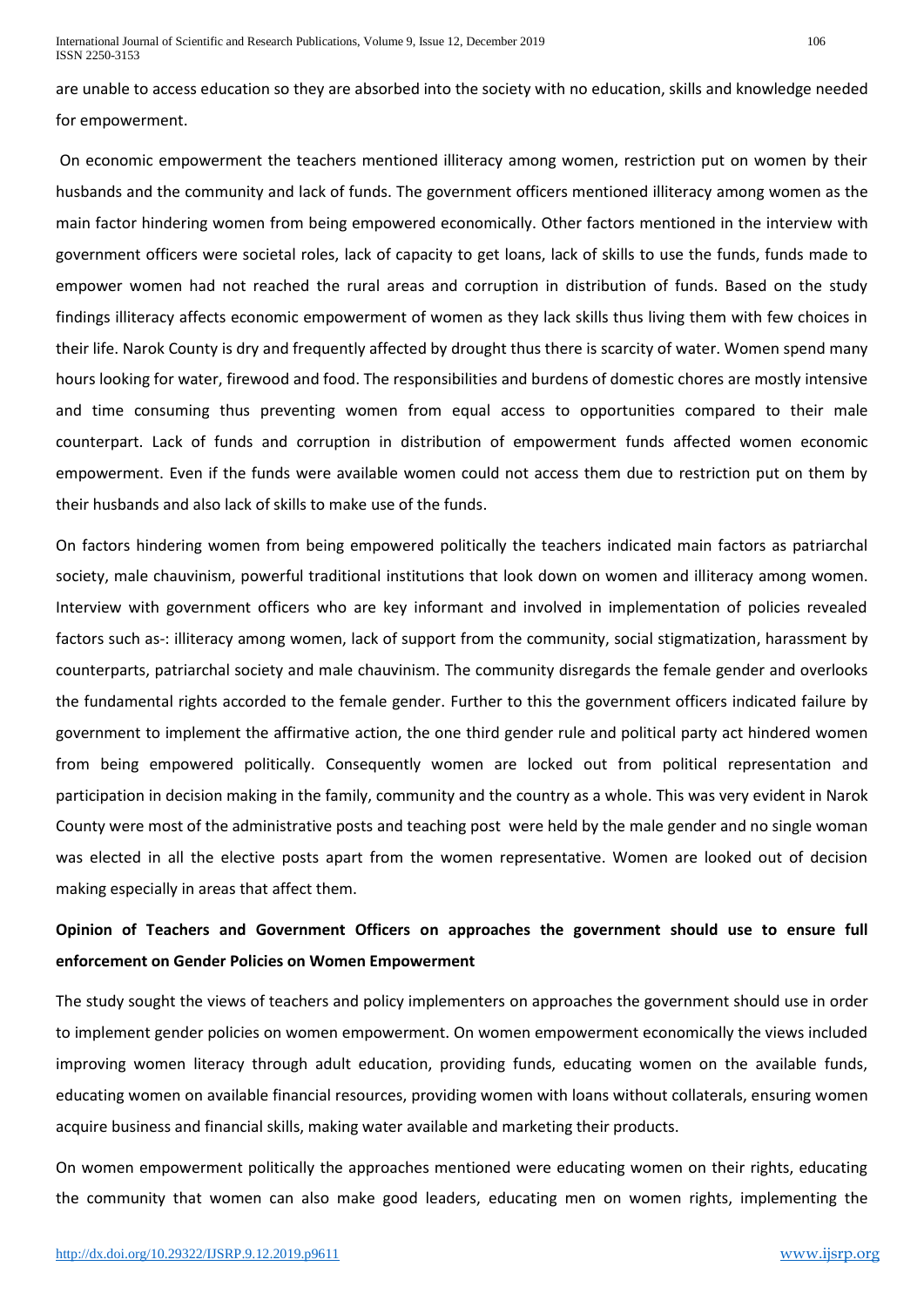affirmative action, respecting and preserving women dignity, protecting women from abuse, violence and humiliation, full implementation of the constitution, enforcing the one third gender rule and political party act, enforcing Family Protection Act and Sexual Offences Act and protecting women from traditional institutions. Further suggestions were that women should be given a public space to challenge unjust behaviors and a leader's voice. Activities suggested by teachers and government officers that could assist women ascent into power were voter education, facilitating capacity building, training female candidates and civic education.

## **CONCLUSION**

From the findings, it was indicated that the policies made to empower women have not been implemented to redeem women from poverty and traditional exclusion especially in rural areas where majority of the affected women live. GBV most of it cultural hindered the enforcement of gender policies on women empowerment. Cultural factor influencing enforcement of gender policies on women empowerment were FGM, early marriage, culture that discriminate women, powerful traditional institutions, patriarchal society, male chauvinism, restriction put on women, dependence on husbands and societal roles. Traditional institutions, customary laws and beliefs played a great role in restricting women advancement. FGM and early marriage hindered women from acquiring education necessary for social, economic and political empowerment. Other factors that restricted women advancement were poverty, lack of funds, corruption in distribution of funds, illiteracy among women and lack of skills and knowledge needed for economic and political empowerment.

The study therefore concludes that illiteracy played a key role in hindering women from being empowered socially, economically and politically. Illiterate women lack skills thus living with few choices in their life and have no knowledge of their rights. Although the situation of women continues to improve, women remain disadvantaged in most areas of the economy and decision making.Therefore, the study concluded that even if opportunities are availed for women they are prevented from exercising their full rights to these opportunities due to restriction put on the by their family and the community.

The study recommends that involved parties should work toward improving women literacy, educating women on their rights and protecting women from GBV mostly cultural. Government and other stake holders to support setting up systems that reduce women work load by giving them domestic services such as water supply. Making funds available and ensuring they reach the intended group especially in rural areas, devolving the funds and educating women on available financial resources, providing women with loans without collaterals, ensuring women acquire business skills and marketing their products.

Participation of women in the political process require a process of mental liberation of the society that remain predominantly patriarchal. The study recommends the government to fully implement gender policies on women empowerment such as the 1/3 gender rule in parliament, Political Parties Act, the 2010 constitution, Kenya National Gender Policy, and all the pillars of Vision 2030. The study also recommends that education and awareness programs from all concerned parties including the media, NGOs, and the government to be put in place to help women understand their place in the society. Protecting women from abuse and humiliation, advocacy against Gender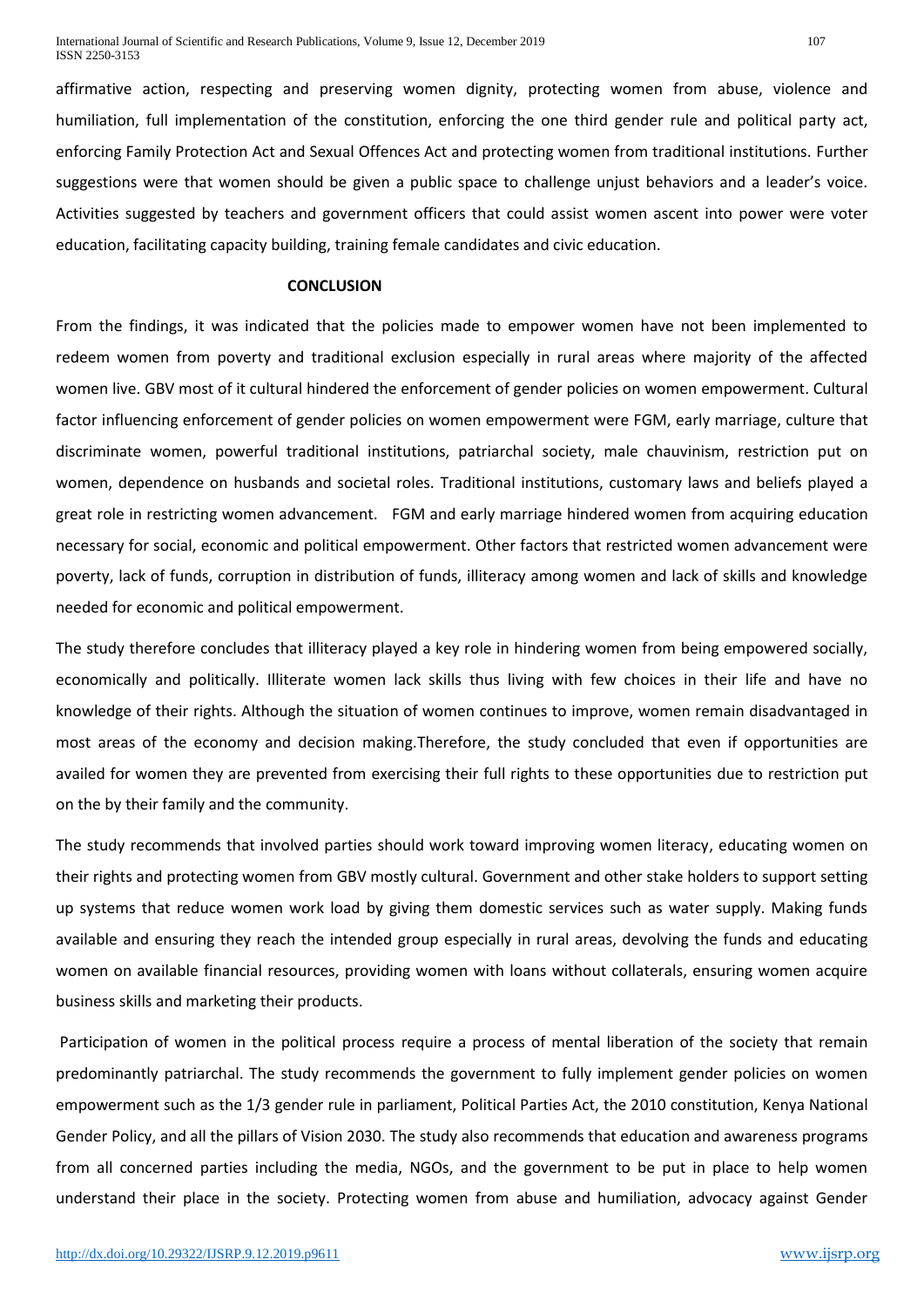International Journal of Scientific and Research Publications, Volume 9, Issue 12, December 2019 108 ISSN 2250-3153

Based Violence and providing public space for women to challenge unjust behaviors. To assist women to ascent into power the study recommends activities to be undertaken such as voter education, facilitating capacity building, training of women candidates, civic education and giving female candidates a leader's voice.

#### **REFERENCES**

AU. (2015). *AU gender policy.* Addis Ababa: AU secretariat.

COVAW, (2017). *Critical issue to combat violence against women.* Nairobi: East African publishers.

EFA declaration, Dakar Senegal, (2000). *Millennium Development Goals for Africa.* Paris: UNESCO.

Francis Onditi and Josephine Ondera, (2016). "*Gender Equality as a means of Women Empowerment.? Consensus, Challenges and Prospects for Post-2015 Development Agenda in Africa." Africa Geographical Review 36(2) 1-22*

Guedes, A, (2004). "*Addressing Gender Based Violence from the reproductive Health/ HIV Sector: A literature Review and Analysis",* IGWG*.*

Government of Kenya (2000), "*National Gender and Development Policy",* Ministry of Gender, Sports, Culture and Social Services.

Heise et al, (1990). *Gender Based Abuse: The global epidemic.* Pacific Institute of Women Health

Laws of Kenya. Republic of Kenya, (2010). *The new constitution of Kenya.* Nairobi: Government Printers.

Laws of Kenya, (2007). *Political parties Act.* Nairobi: Government printers.

Ministry of Devolution and planning, (May, 2013). *Narok County Development profile.* Nairobi: Government Printers

Ogburn, W.F. (1957). *Cultural lag Theory "Sociology &Social Research 41.3(Jan 1957); 16-174.* Longs dude library.

Ogburn, W.F. (1964). *Culture and social change in Duncan .*O.D(ED), Chicago and London: The University Chicago press.

OECD (2016). *Gender equality and women empowerment.* Sweden: OECD.

Republic of Kenya, (2008). *Kenya Vision 2030.*Nairobi: Government Printers

UN, (1998). *United Nations Human Rights Resolutions.* New York: Oxford University Press

UN, (1995). *The World Women 1995: Trends and Statistics.* New York: UN

UN, (1979). *The Convention on Elimination of all Forms of Discriminations Against women.* New York: UN

UN (2000). *Millennium Development Goals.* New York: UN

UNDP (2015). *Sustainable Development Goals.* New York: UNDP

World Bank (2004), "*From Periphery to Center: A Strategic Country Gender Assessment",* Washington DC.